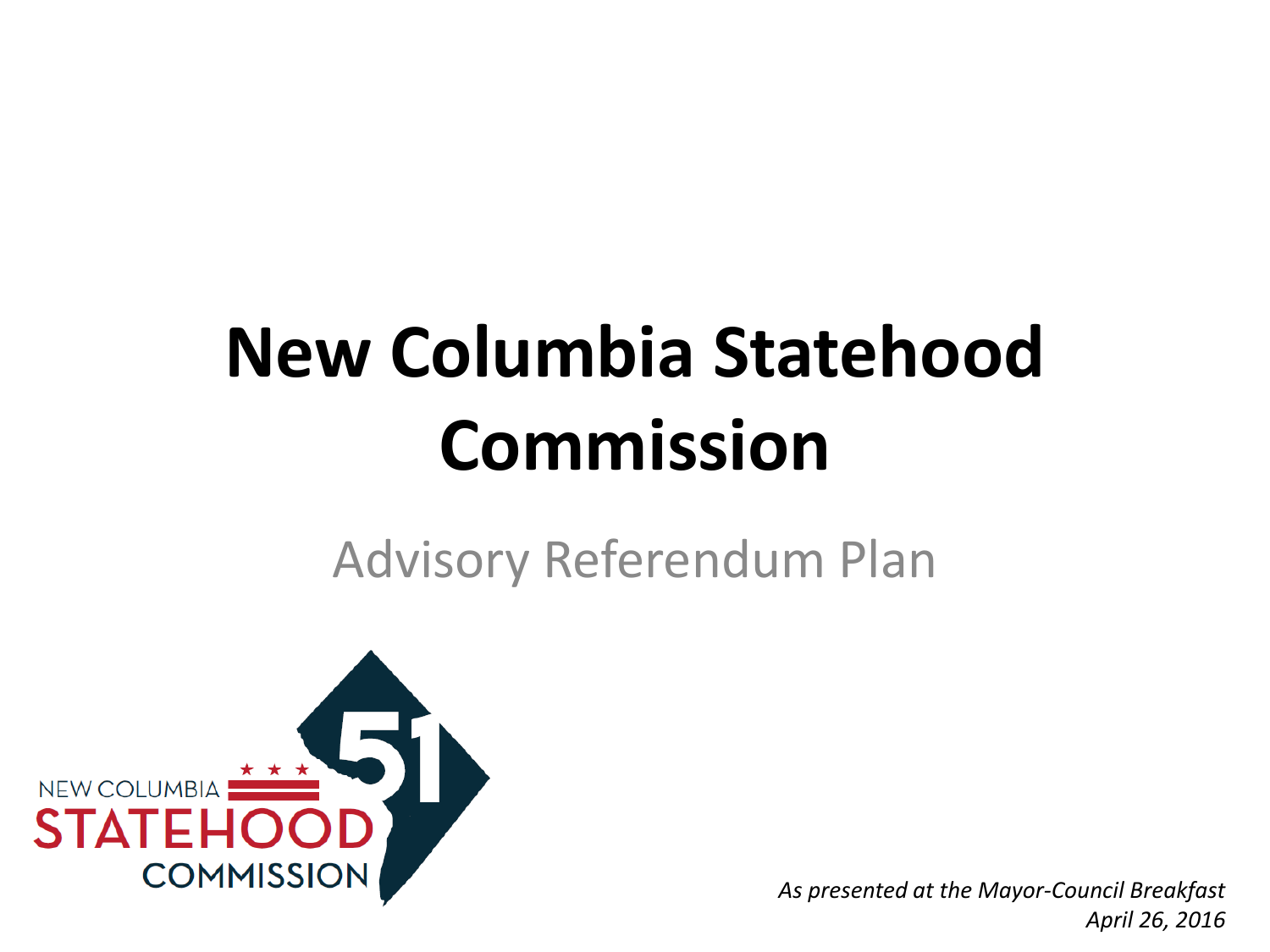## **A Bold Path to Statehood**

- The New Columbia Statehood Commission has developed a plan to draft a statehood petition.
- On April 21st, 2016, the New Columbia Statehood Commission approved the statehood plan.
- The Commission is comprised of the Mayor, Council Chairman Phil Mendelson, Senator Paul Strauss, Senator Michael Brown, and Representative Franklin Garcia.

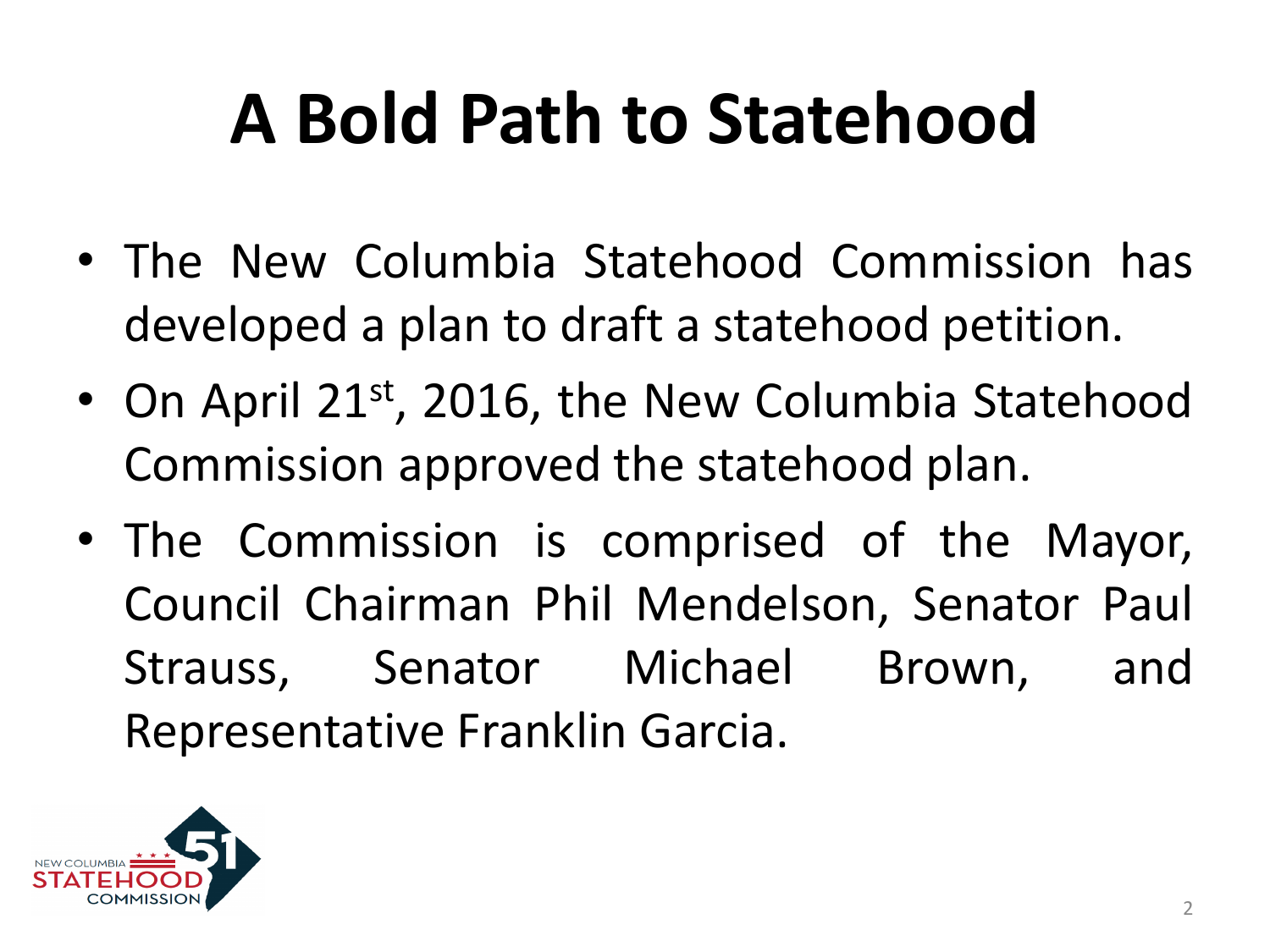### **A Bold Path to Statehood**

Rather than wait for Congress to adopt enabling legislation, which has been introduced repeatedly for more than a decade, this plan allows the voters of Washington, DC to take the steps necessary to qualify for statehood and then petition Congress to accept Washington, DC into the Union.

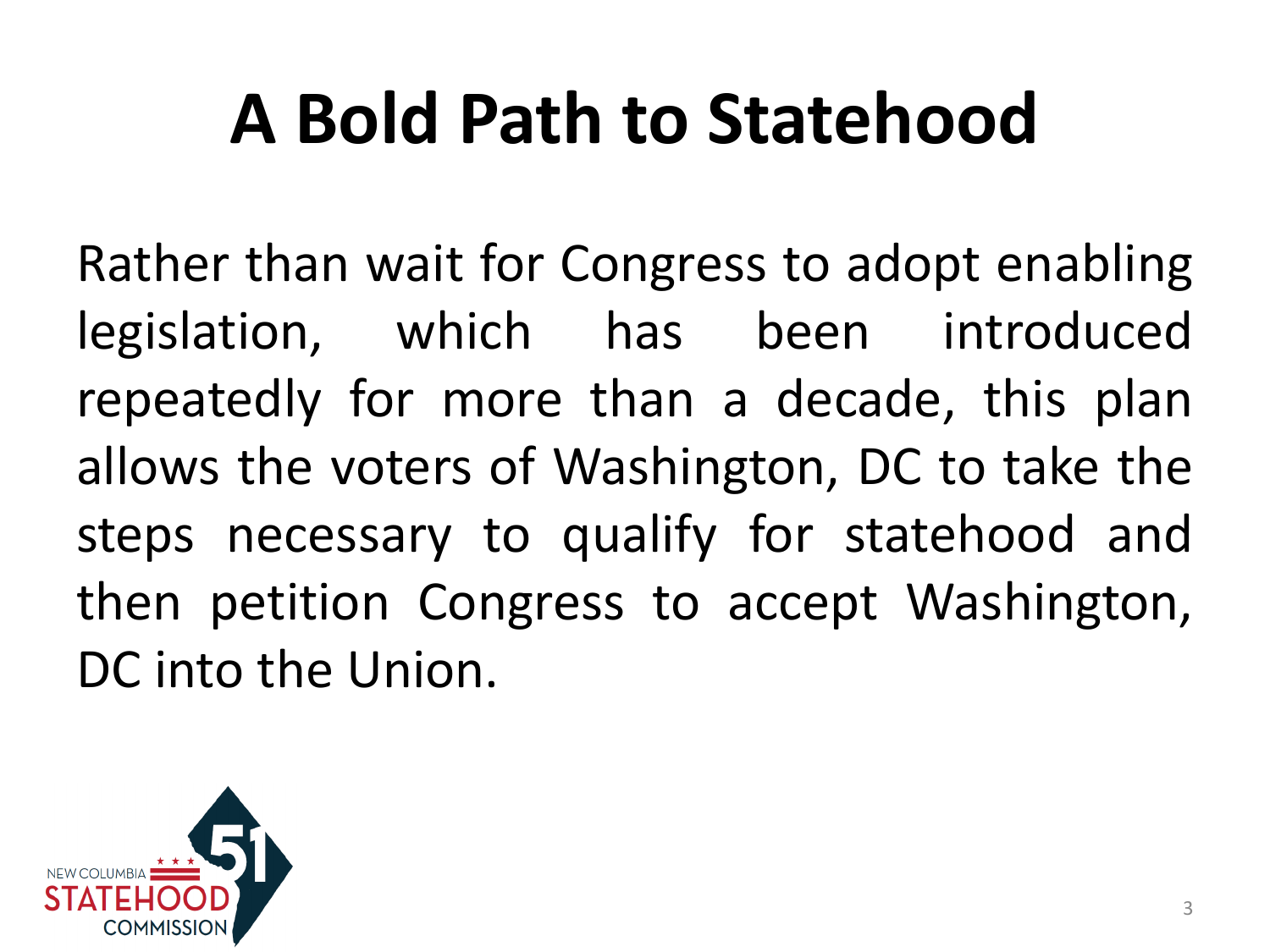#### **The Tennessee Plan**

The comprehensive plan for statehood:

- Take referendum to the people.
- Develop and ratify a constitution.
- Submit petition to the President.
- President submits petition to Congress.

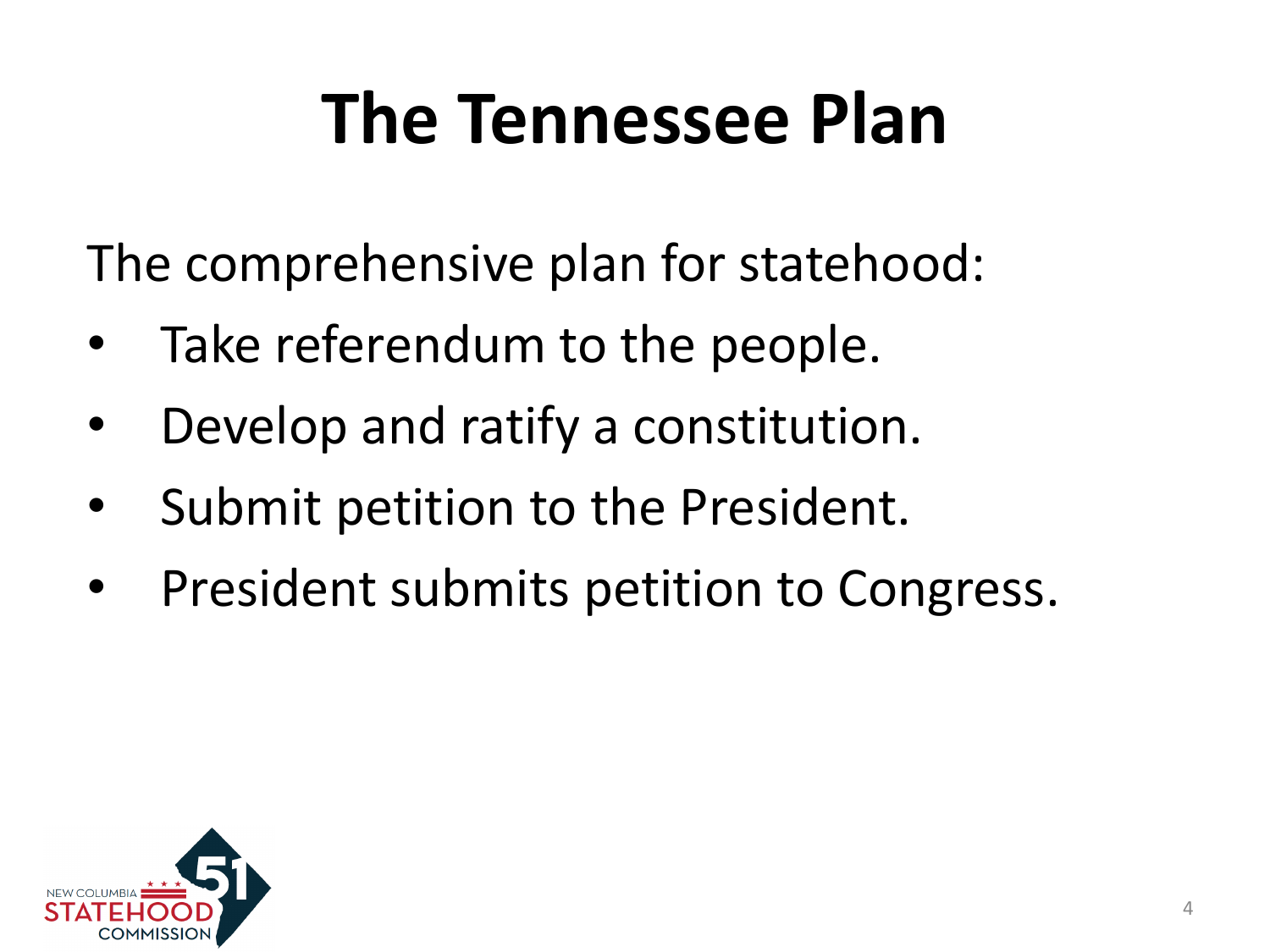#### **The Tennessee Plan**

This strategy to statehood, known as the Tennessee plan, has been effective six other times:

- **Michigan**
- Iowa **Kansas**

**Oregon** 

**California** • Alaska

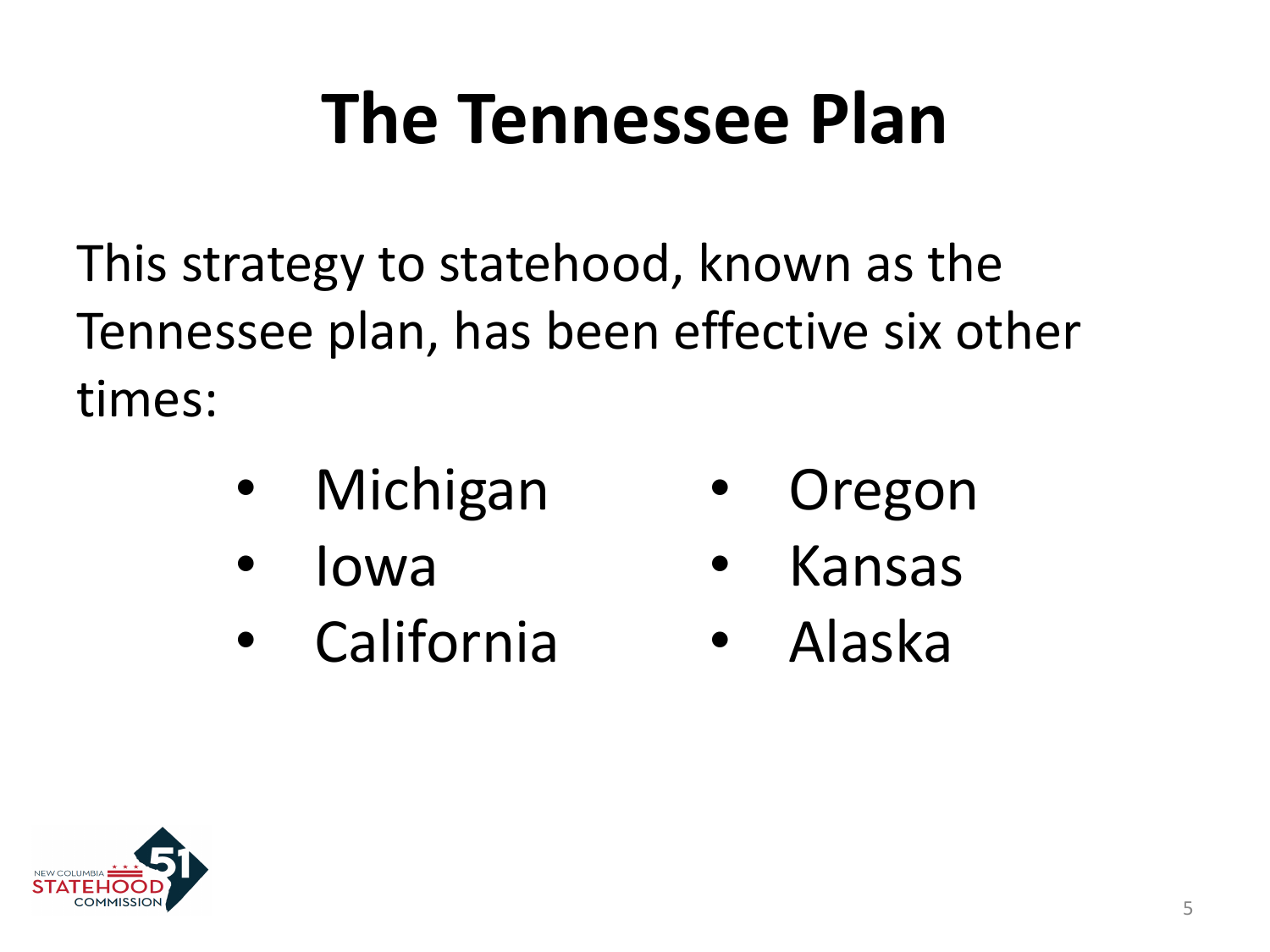# **Creating Our Constitution**

- The voters did ratify a constitution in 1982, but that constitution does not reflect the realities of our current governing system.
- Everyone can agree that, in order to become a state, Washington, DC needs a governing document to replace the Home Rule Charter.
- The Commission, guided by a team of constitutional experts, is revising and updating a constitution that will create an effective government, create as smooth transition as possible, and have support from Congress.

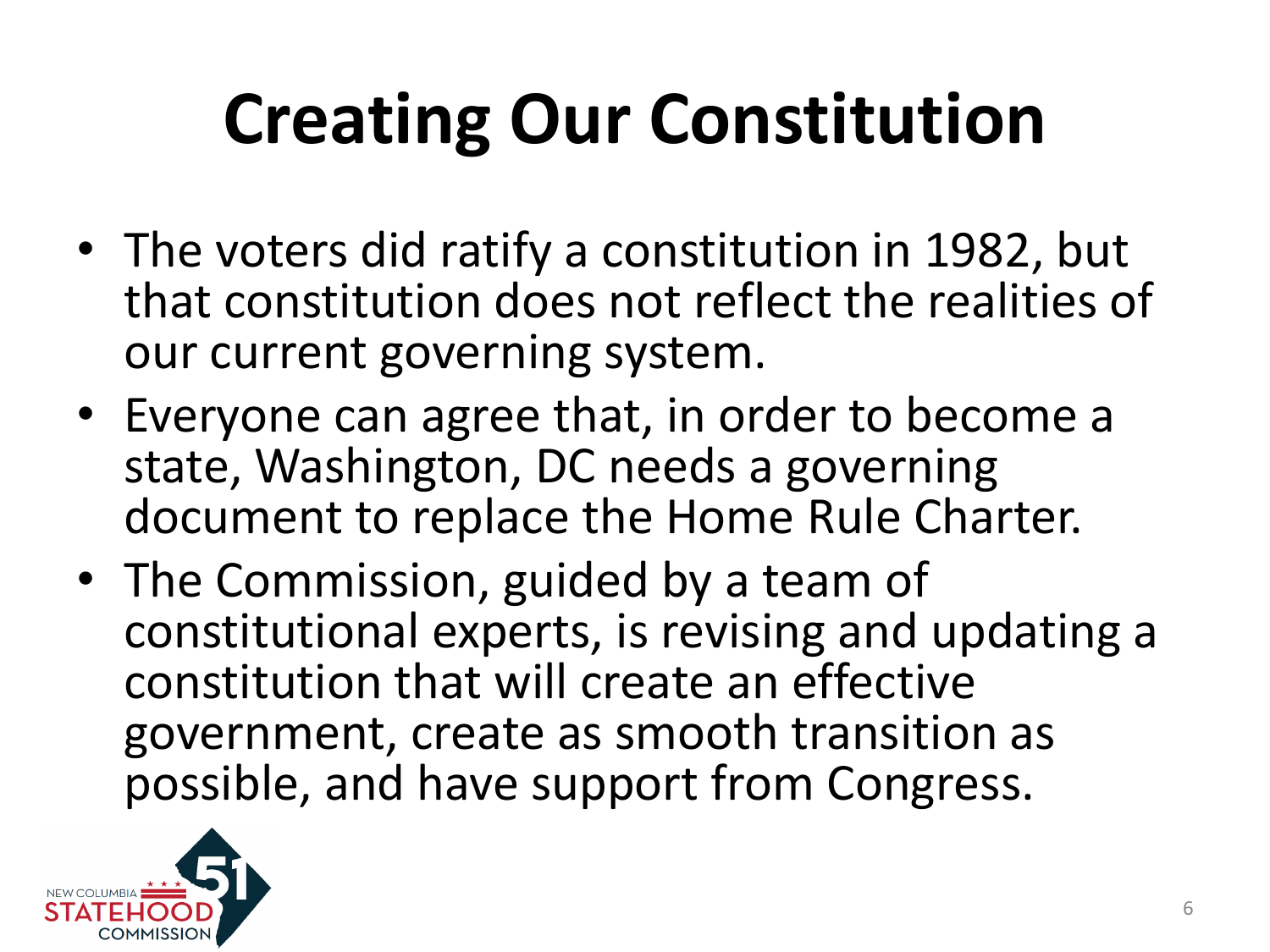# **Advisory Referendum**

The advisory referendum will be on the November ballot. Voters will answer a question with four parts:

- 1. Do you want to become the 51st state?
- 2. Do you ratify the state constitution?
- 3. Do you approve of the boundaries?
- 4. Do you commit to a representative form of government?

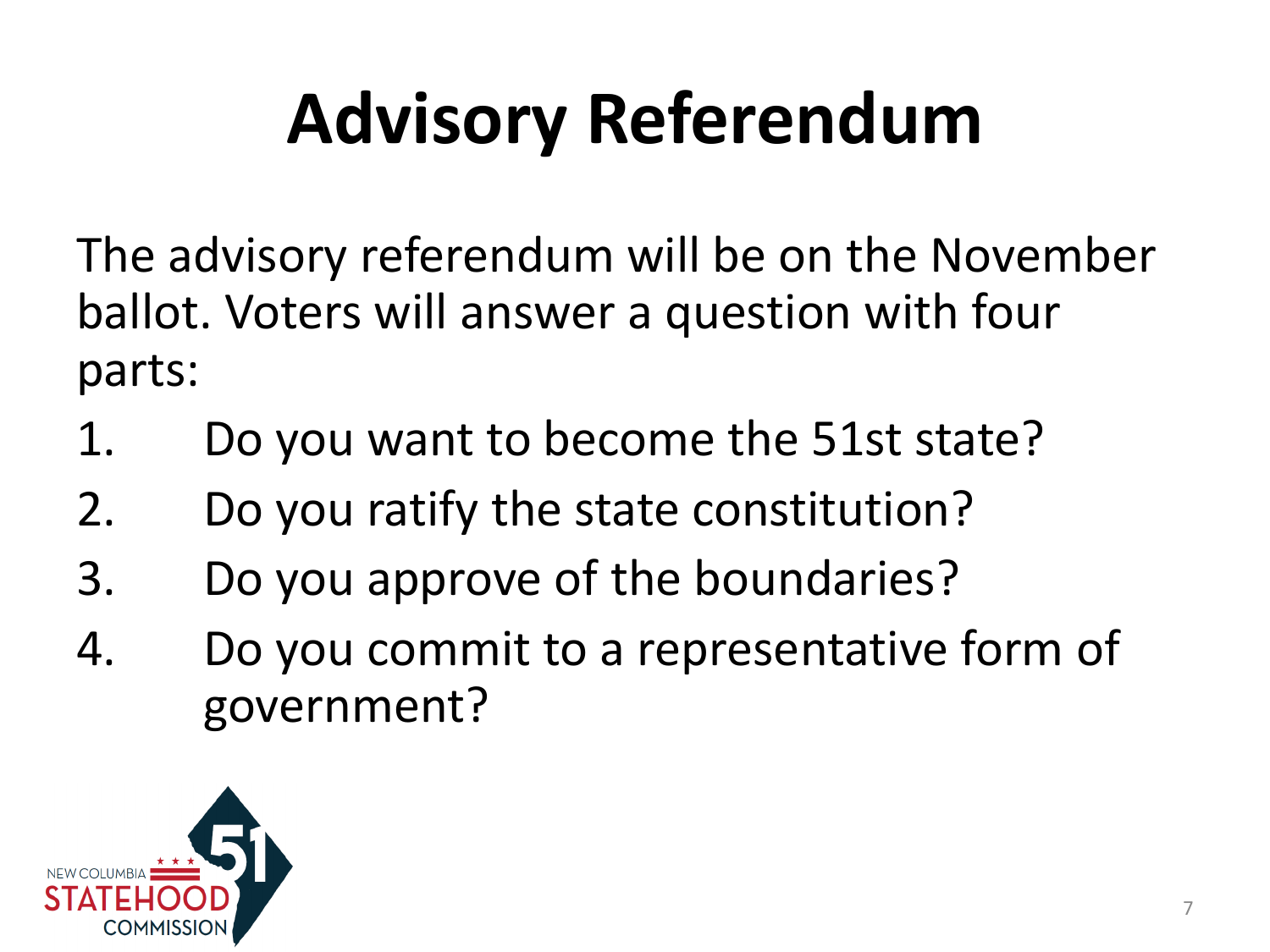#### **Congress**

Only Congress can confer statehood. The Commission's efforts aim to give Congress a complete petition for statehood and remove any arguments against it.

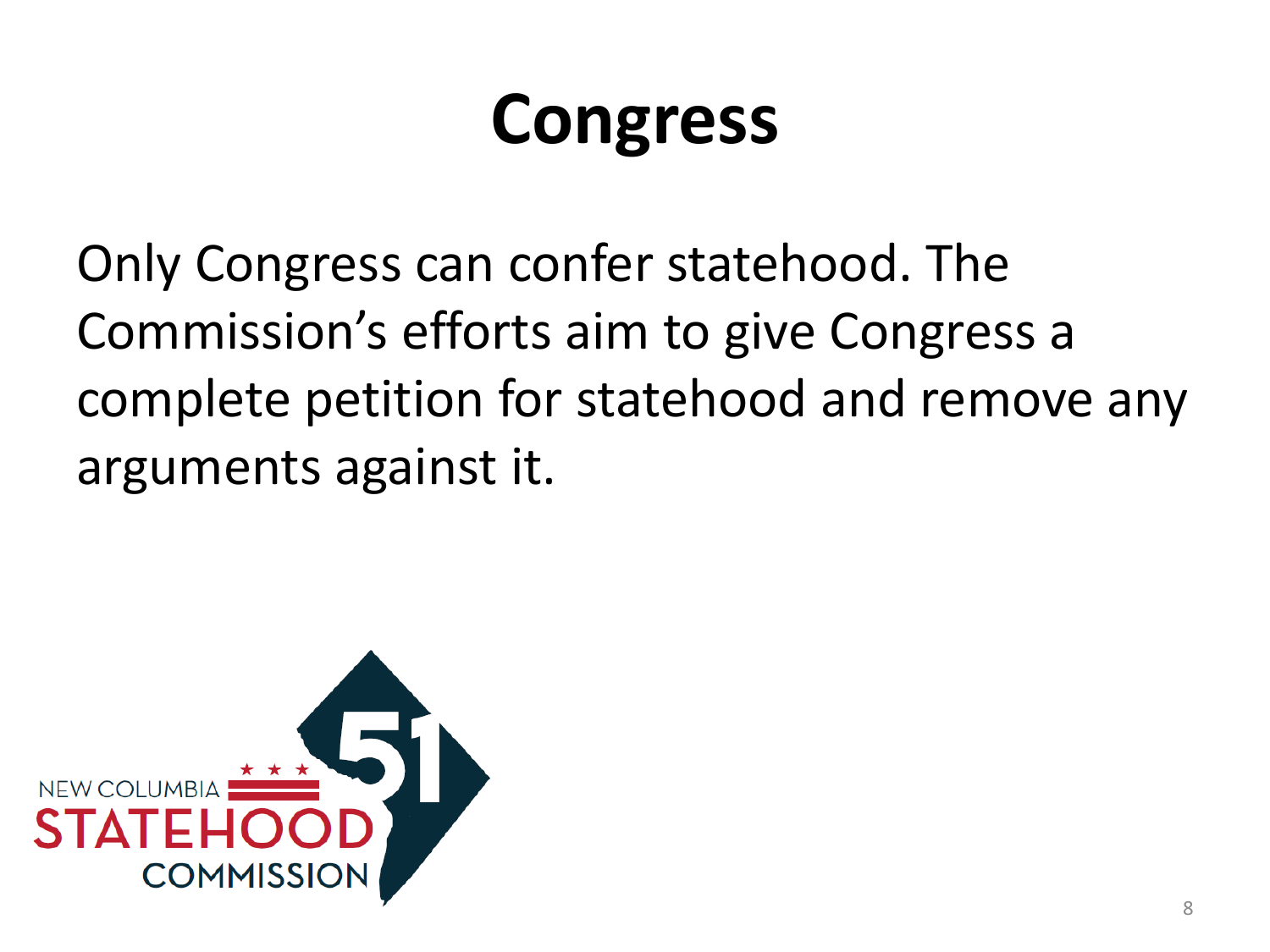# **Statehood Working Group**

The committees are:

- o All 8 Wards
- o All Americans for DC Statehood
- o Advocacy
- o Communications
- o Cleveland/Philadelphia Convention